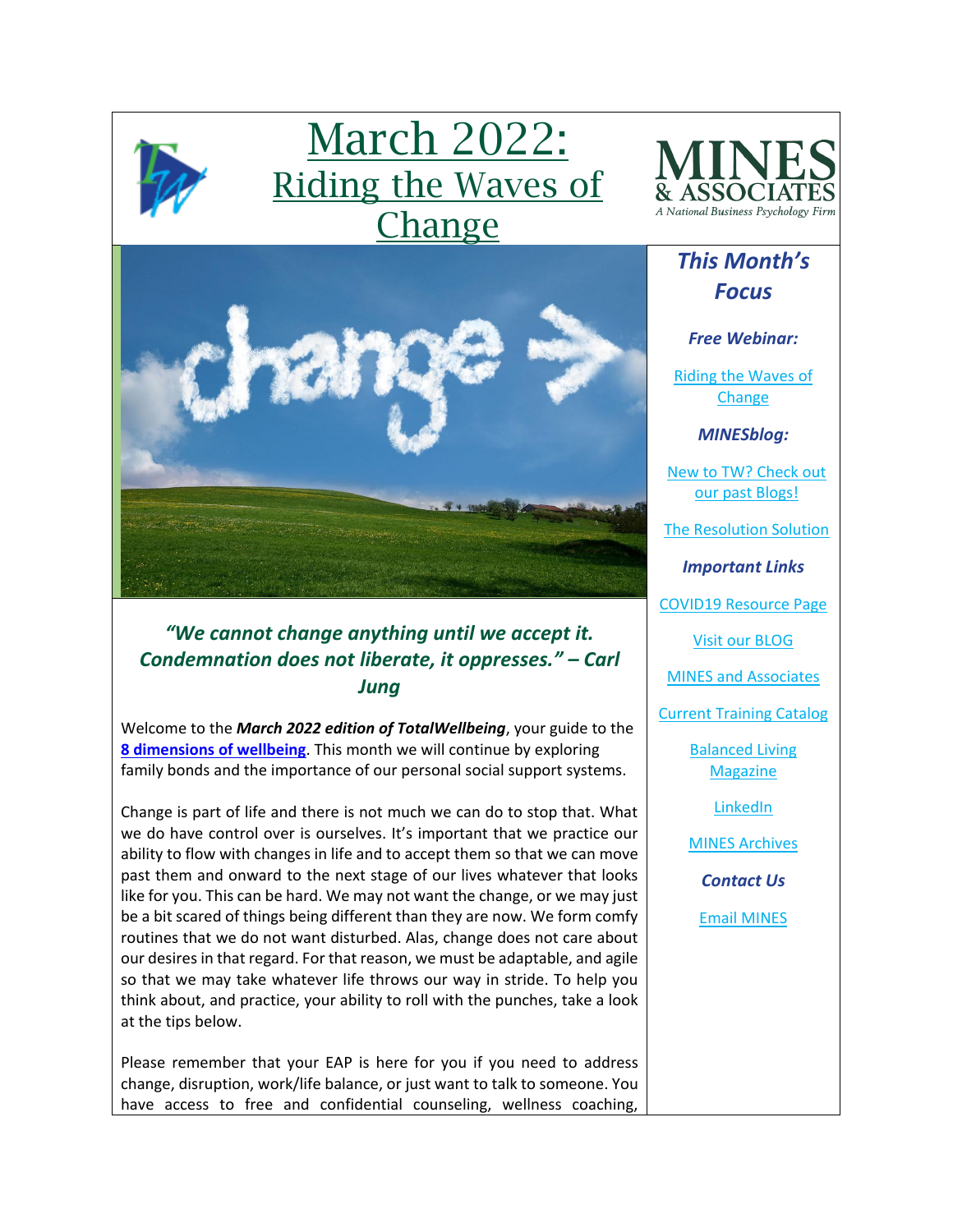trainings, unlimited work/life referrals to save you time, and more. Plus, an online resource library full of proactive self-help tools! Visit [PersonalAdvantage](https://mines.personaladvantage.com/) for helpful articles, personal and professional development tools, and more!

To your total wellbeing,

The MINES Team

# *Coping with Workplace Change*

Change evokes fear in most people because of the uncertainty it presents. People wonder: Will I be adequate for this new position? Will I be able to get along with my new boss? Will the corporation my company is merging with allow me to keep my job?

"Major changes, such as new management, downsizing or a company buyout, can result in a feeling of panic," says Susan Starr, a human resource consultant and owner of H20 Marks, a Dallas-based marketing company.

#### **Understanding change**

When you have a routine, you know what to expect, and even if it's difficult or boring, it's consistent and reliable. You have learned how to do your work and deal with the people who work with you. But when something changes, suddenly your routine is broken and you no longer know what to expect.

Even if the change is for the better, the transformation can be difficult. For example, when one company installed a new phone system, a frustrated employee exclaimed, "I know it will be so much better once I get used to it, but right now the phones are driving me crazy."

"It is the same with any kind of change," says Ms. Starr. "There is a period of adjustment until you feel the consistency that builds trust and confidence. During this time, you may feel disoriented, frustrated, angry and powerless."

The best time to prepare for any change is when things are running smoothly. That way, you'll have time to plan ahead.

One way to do so is to practice the following four A's of coping with change:

#### **Awareness**

Since uncertainty about the future creates the most fear and stress during a change, try to find as much information as you can about your situation. Whom can you ask? What can you learn? What research can you do? The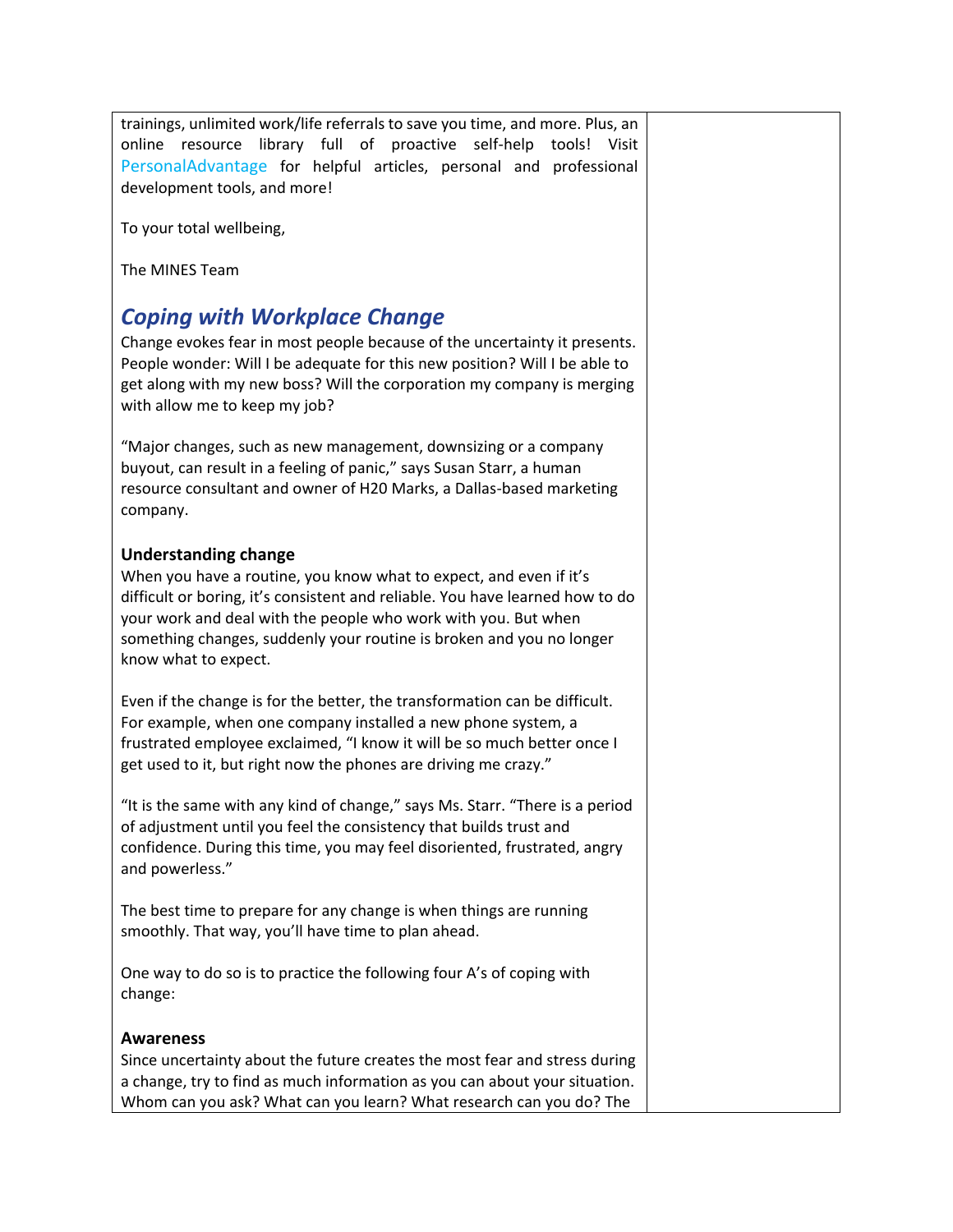more you learn, the less uncertainty you'll experience. Behaviors, thoughts and actions that can be learned and developed will help you cope with change.

### **Acceptance**

You may not like the change, but if you accept the fact that it is the way it is, instead of fighting it or complaining about it, you'll feel less frustrated. "It's important to accept transformations with grace and a sense of looking forward to a new experience," says Ms. Starr.

#### **Attitude**

Are you being fearful or are you thinking about the possibilities for improvement change might bring? To focus on the positive aspects of your change, write a list of all the possible positive outcomes. Even though minor changes can cause stress and frustration, the good news is that any change can be an opportunity for something positive to happen. What's more, when you learn how to cope effectively with minor changes at work, you'll develop the skills and positive outlook necessary to help you deal with a major change.

#### **Action**

This is where you do have some control over the situation. It's how you prepare and respond to change.

The following positive actions can help you cope.

- Develop a network. Always keep in contact with your managers and fellow employees from former jobs. Your network will be a valuable resource in times of change.
- Learn new skills. Learn a new computer program. Take a class in communication skills. Learn to make presentations. Ongoing training will add skills to your professional tool kit.
- Change your surroundings. Do what you can to make your work area pleasant and comfortable.
- Ask action questions. Whom can you talk to if a situation is getting more difficult to cope with? How can you get to know a new boss or coworker? What ideas can you present to your company that will help with the change?

"The key to coping with change is resilience," says Ms. Starr. "Resilience means knowing how to survive and making the best of change in spite of setbacks, barriers or limited resources."

Remember, if you or a household member are struggling with change or any disruption in your life, your employee assistance program is here for you. Resources include free and confidential counseling, wellness coaching, trainings, personal development tools, and more. **If you need additional information or to access services, please call MINES and Associates at 1-**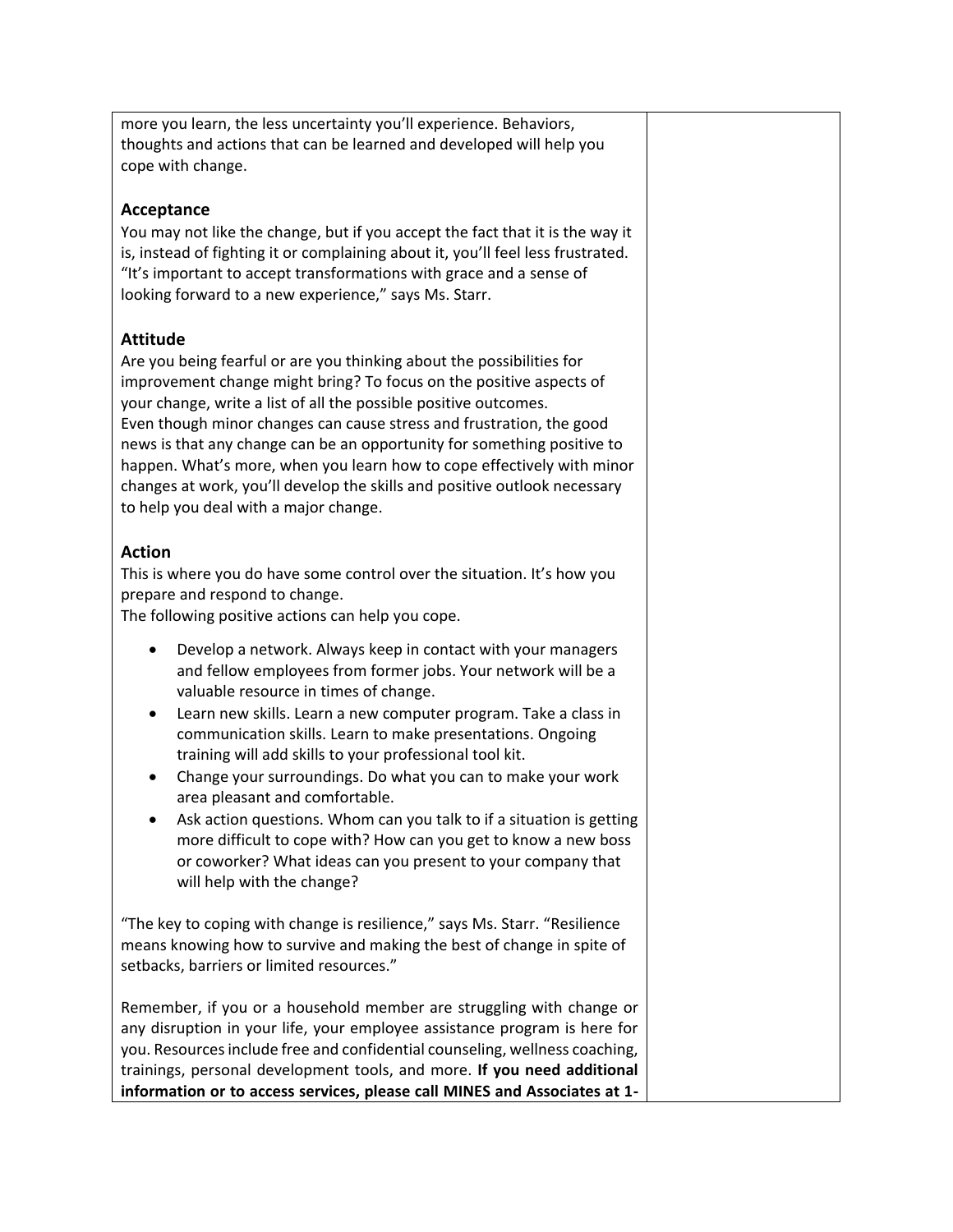**800-873-7138 today.** Also, [PersonalAdvantage](https://mines.personaladvantage.com/) has a ton of great resources and FREE [webinars.](https://mines.personaladvantage.com/section.jsp?module=section_100)

# *Managing Changing Expectations*

It is a natural part of life to have to adapt, but that doesn't make change any easier. Many people find change difficult and anxiety provoking, even when the changes are positive. At times, you will experience changing expectations in some aspect of your life—whether in the context of work, home, or elsewhere. Here are some tips to effectively manage these changes.

## **Practice Acceptance**

When you find yourself facing changing expectations, work on accepting what is rather than fighting these changes mentally. This doesn't mean you have to agree with or like the changes, but acceptance can help combat unnecessary stress and worry.

#### **Keep an Open Mind**

It's OK to feel uneasy or anxious, especially if you feel you've had little or no control over these changes. Try to shift your focus to what you can do to ease the transition and do your best to adjust. Also, focus on possible positive outcomes from these changes rather than dwelling on what could go wrong. Remind yourself that change is typically the most challenging at the beginning and tends to get easier with time as you develop a routine and master new ways of doing things.

## **Reach Out to Others**

Keep an open dialogue with others who are also experiencing these changes, such as colleagues, neighbors, friends, or family members. That way, you won't feel like you're navigating this new road blindly. You might be surprised how many others feel the same way you do, and it can be validating to know you're not alone. At the appropriate time, provide feedback to your supervisor about how a new process is going or how a change has affected workflow. This can help your employer improve and ensure the changes are manageable.

#### **Do Your Best**

Each day, all you can do is give it your best. Change takes time, so don't be too hard on yourself if you are struggling with the adjustment. Also, remind yourself that others are likely doing their best too, so try to be supportive of others and patient during any period of adjustment.

*If you or a member of your household needs assistance or guidance on any of these wellbeing topics, please call MINES & Associates, your EAP, today for free, confidential, 24/7 assistance at 800.873.7138.*